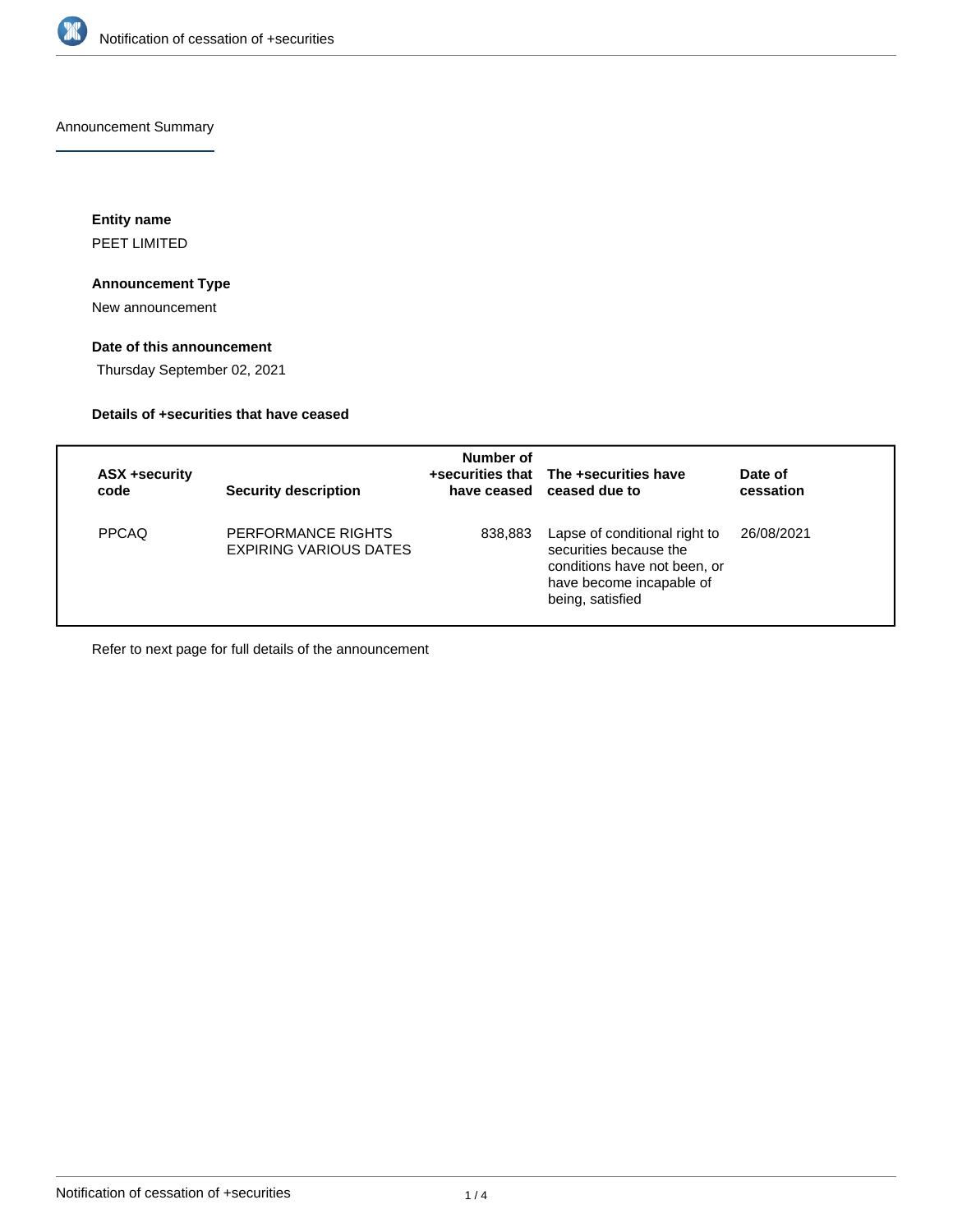

Part 1 - Announcement Details

## **1.1 Name of +Entity**

PEET LIMITED

We (the entity named above) provide the following information about our issued capital.

**1.2 Registered Number Type** ABN

**Registration Number** 56008665834

**1.3 ASX issuer code** PPC

**1.4 The announcement is** New announcement

# **1.5 Date of this announcement**

2/9/2021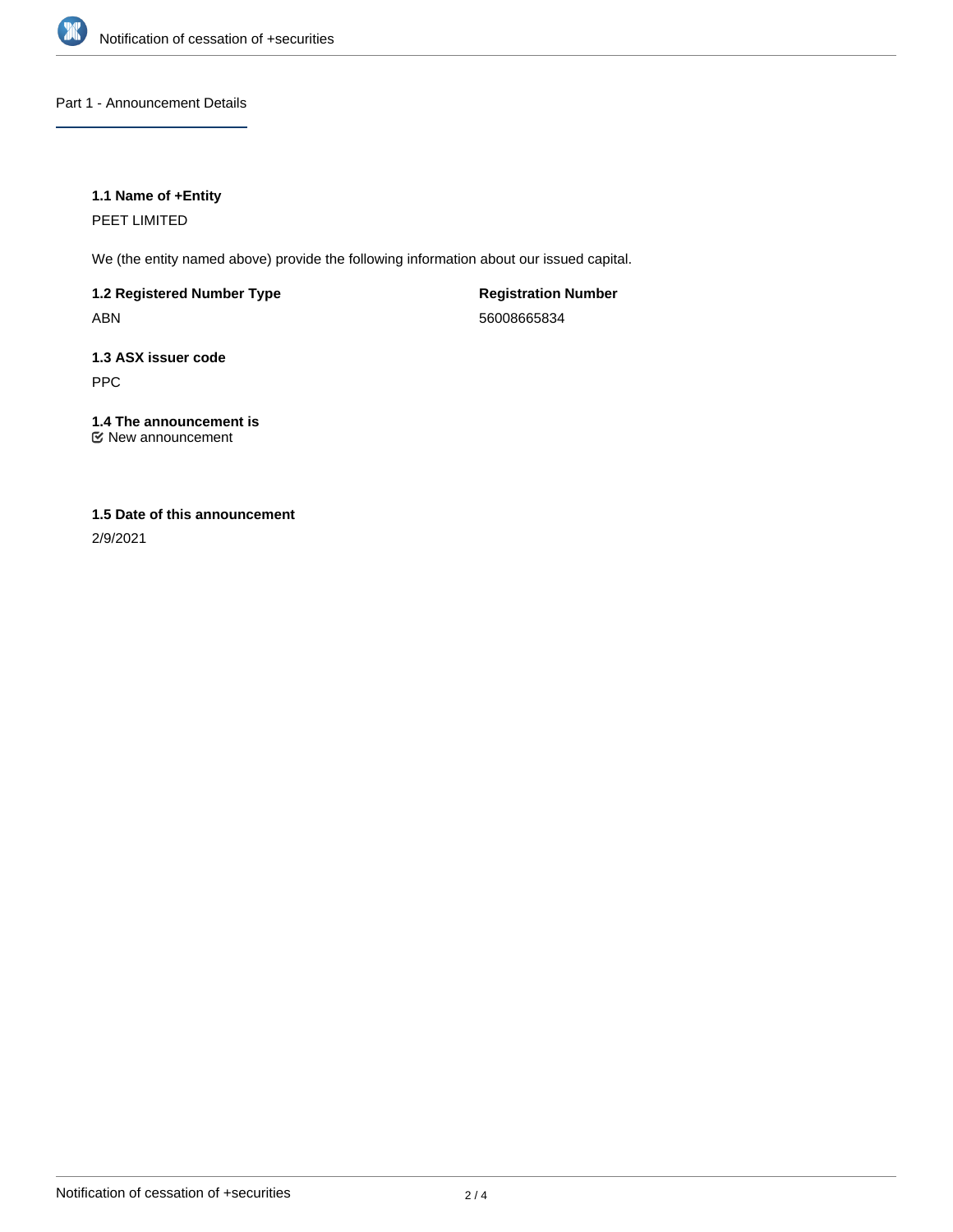

#### Part 2 - Details of +equity securities or +debt securities that have ceased

#### **ASX +Security Code and Description**

PPCAQ : PERFORMANCE RIGHTS EXPIRING VARIOUS DATES

#### **Unquoted +equity securities that have ceased**

**Number of securities that have ceased**

838,883

#### **Reason for cessation**

Lapse of conditional right to securities because the conditions have not been, or have become incapable of being, satisfied

|  | Date of cessation |
|--|-------------------|
|--|-------------------|

**Is the entity paying any consideration for the cessation?** No

26/8/2021

#### **Any other information the entity wishes to notify to ASX about the cessation?**

838,883 FY19 Performance Rights have lapsed due to conditions of vesting only being partially met. The balance of FY19 Performance Rights (296,314) are the subject of an Appendix 3G lodged at or around the same time as the lodgement of this Appendix 3H.